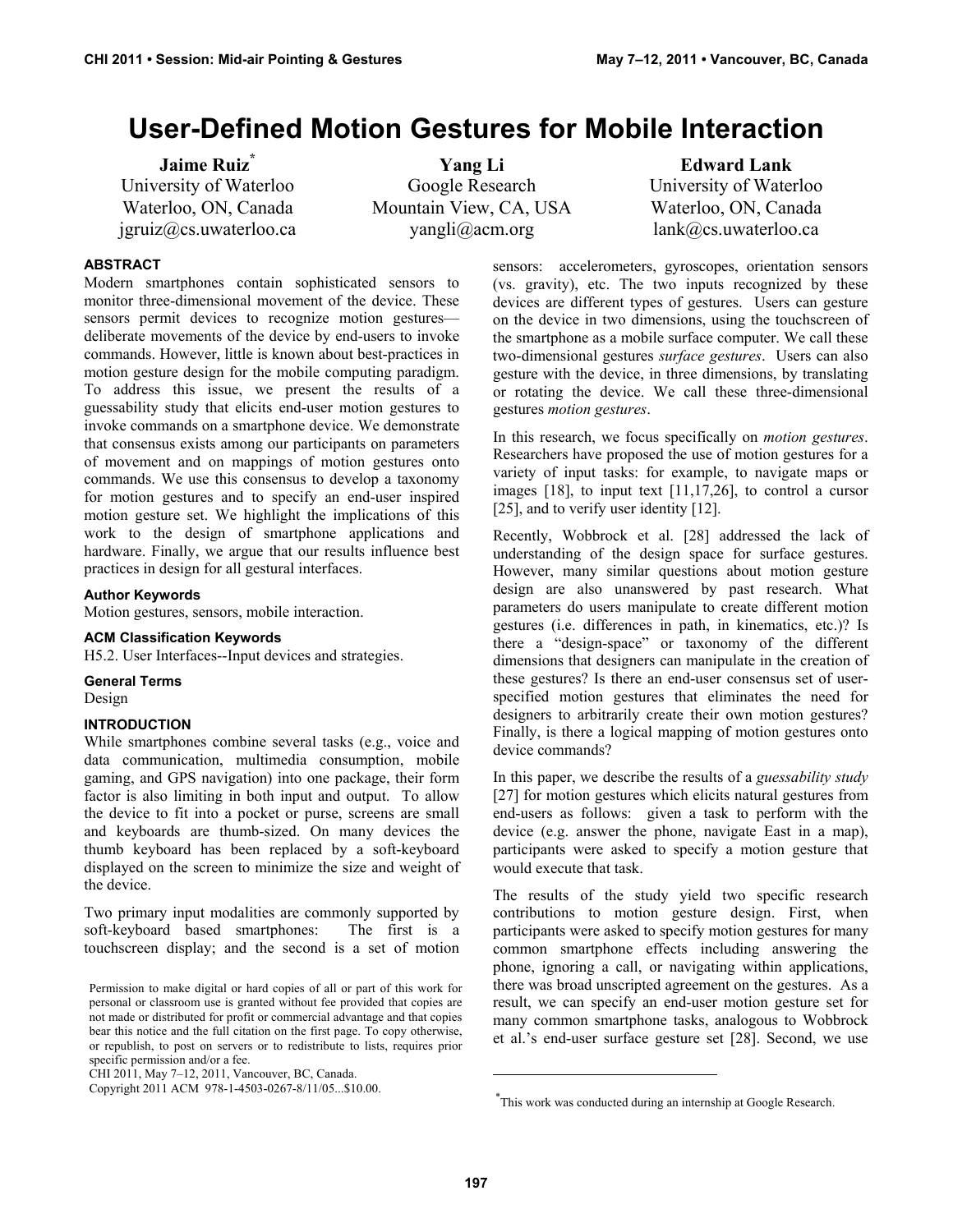measurements from both the input sensors of the smartphone and video recordings of motion gestures created by participants to specify a taxonomy of the parameters that can be manipulated to differentiate between different motion gestures. This taxonomy represents the design space of motion gestures.

The implications of this research to the design of smartphone appliances are two-fold. First, from the perspective of smartphone application designers, the taxonomy of physical gestures and our understanding of agreement for user-defined gestures allow the creation of a more natural set of user gestures. They also allow a more effective mapping of motion gestures onto commands invoked on the system. Second, from the perspective of companies that create smartphones and smartphone operating systems, this study provides guidance in the design of sensors (i.e. what features of three dimensional motion must we distinguish between) and toolkits (i.e. what gestures should be recognized and accessible to application context) to support motion gesture interaction at both the application and the system level.

More broadly, the results reported in this paper significantly extend our understanding of gestural interaction both in two dimensions (surface gestures) and in three dimensions (motion gestures). Broad agreement exists among users on gesture sets, both in two [28] and six degrees of freedom. As well, users' past experiences with desktop computers or with smartphones inform a logical mapping of causes onto effects for both surface and mobile computing. Our work suggests that these consistent logical mappings would extend to paradigms beyond just surface and mobile computing. If the effects persist for other computing paradigms, then the design task for gestural interaction becomes one of manipulating established taxonomies of gestures while preserving the logical mappings of causes to effects as specified by end users. The downside of this is that the constraints on gesture designers increase, i.e. the logical mapping must be preserved. The benefit is that, whether in 2D or 3D, natural gestures and natural mappings can potentially be identified by conducting a basic guessability study with prospective users.

The rest of this paper is organized as follows. We first explore related work in user-specified gesture sets and in physical gestures for device control. Next, we describe our study methodology, including our participants and the set of tasks that we examine. We describe the qualitative data and the taxonomy, the specific results of our observational study. Finally, we discuss in more detail the broader implications of this work.

# **RELATED WORK**

A majority of the prior work on classifying human gestures has focused on human discourse (see [28] for a review). In this section, we focus on work which explores the classification of human gestures in relation to the dialog between a human user and an interactive device. Within this space, research exists in both surface gestures and motion gestures. We also describe techniques for elicitation studies as a motivation for our research approach to motion gestures.

# **Surface Gesture Research**

In the domain of surface computing, surface gestures have been used by groups of users to support cooperative work with systems and by single users to issue commands to the system. Tang [23] observed that gestures play an important role in communicating significant information for small groups around drawing interfaces. He observed that gestures are used to express ideas, demonstrate a sequence of actions, and mediate group interaction. Morris et al. [15] described a classification, or design space, for collaborative gestures resulting from their evaluation of a system for cooperative art and photo manipulation. Their classification identified seven design axes relevant to cooperative gesture interaction: symmetry, parallelism, proxemic distance, additivity, identity-awareness, number of users, and number of devices.

In work examining gestures for single-user interaction, Wobbrock et al. [28] present a taxonomy of surface gestures based on user behavior. Based on a collection of gestures from twenty participants, their taxonomy classifies gestures into four dimensions: form, nature, binding, and flow. They also create a user-specified gesture set. More recently, they evaluated this gesture set against a gesture set created by a designer and showed that the user-specified gesture set is easier for users to master [16]. Wobbrock et al.'s work in surface gestures is a strong justification for elicitation studies in the design of gesture sets.

# **Motion Gesture Research**

To our knowledge no research has been published describing the classification of motion gestures. As well, little research been done on end-user elicitation of motion gestures. Research on motion gestures has been focused on interaction techniques using motion input and tools to design motion gestures.

Rekimoto [18] was credited for proposing one of the earliest systems to use motion input to interact with virtual objects. Rekimoto demonstrated how mapping motion to tilt can be used for selecting menu items, interacting with scroll bars, panning or zooming around a digital workspace, and performing complex tasks such as 3D object manipulations.

Harrison et al. [6], Small & Ishii [22], and Bartlett [4] extended the use of tilt sensors to enable navigating through widgets on mobile devices. Hinckley et al. [9] proposed using tilt on a mobile device to allow a user to change screen orientation—a feature now commonly found on many devices. Motion input has also been used for text input [11,17,26], controlling a cursor [25], and user verification [12].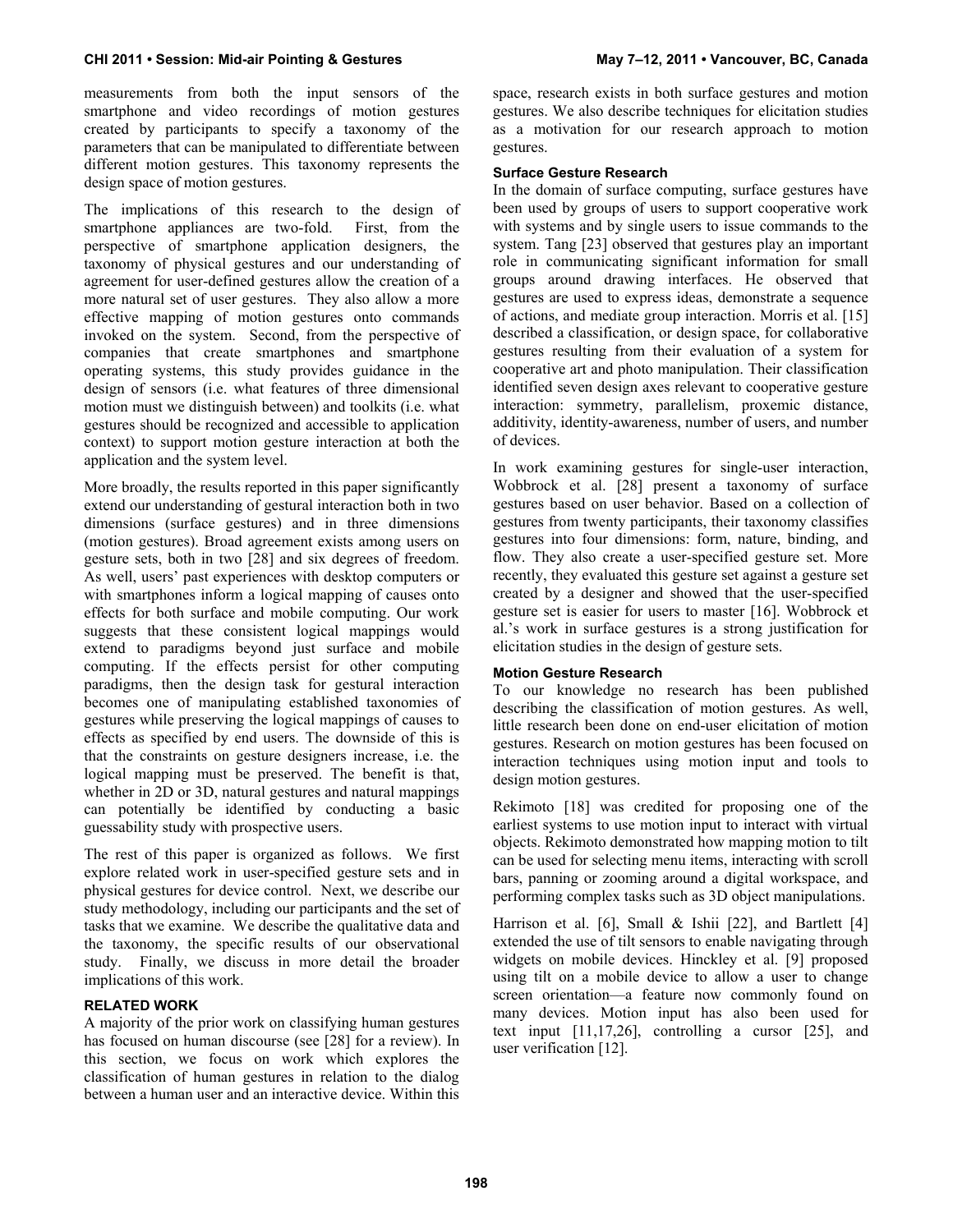Research efforts in physical gestures have also been targeted at designers of systems that use physical gestures. Exemplar [8] allows quick motion gesture design using demonstration and direct manipulation to edit a gesture. MAGIC [3] allows designers to design motion gestures by demonstration, and incorporates tools that provide information about performance. MAGIC also allows designers to test for false positives, internal consistency, and distinguishably between classes of gestures to improve the recognition rate of motion gestures created by designers.

What little research exists on end-user elicitation of motion gestures has been done in support of multimodal interaction. In this domain, Mignot et al. [13] studied the use of speech and gesture and found that gestures were used for simple and direct commands, while speech was more commonly used for abstract commands. In their work on augmented reality offices, Voida et al. [24] asked participants to create gesture and/or voice commands for accessing objects on multiple displays. They found that people overwhelmingly used finger pointing. While some elicitation of motion gestures exists in the multimodal interaction community, the work has typically explored physical gesture input as an add-on to voice-based commands. Research on the use of motion gestures as a stand-alone input modality has not been explored by these researchers.

# **Conducting Elicitation Studies**

Eliciting input from users is a common practice and is the basis for *participatory design* [21]. Our approach of prompting users with the effects of an action and having them perform a gesture has been used to develop a command line email interface [5], unistroke gestures [27], and gestures for surface computing [28].

### **DEVELOPING A USER-DEFINED GESTURE SET**

To explore user-defined gestures, we elicited input from 20 participants. Participants were asked to design and perform a motion gesture with a smartphone device (a cause) that could be used to execute a task on the smartphone (an effect). Nineteen tasks were presented to the participants during the study (Table 1). Participants used the thinkaloud protocol and supplied subjective preference ratings for each gesture.

As the goal of the study was to elicit a set of end-user gestures, we did not want participants to focus on recognizer issues or current smartphone sensoring technology. As a result, no recognizer feedback was provided to participants during performance of the gestures. We also encouraged the participants to ignore recognition issues by instructing them to treat the smartphone device as a "magic brick" capable of understanding and recognizing any gesture they might wish to perform. Our rationale for these decisions was the same as the rationale expressed in Wobbrock et al.'s surface gesture work [28]. Specifically, we wished to remove the *gulf of execution* [10] from the dialog between the user and the device, i.e. to observe the

| Category   | <b>Sub-Category</b> | <b>Task Name</b>      |
|------------|---------------------|-----------------------|
| Action     | System/Phone        | Answer Call           |
|            |                     | Hang-up Call          |
|            |                     | Ignore Call           |
|            |                     | Voice Search          |
|            |                     | Place Call            |
|            | Application         | Act on Selection      |
| Navigation | System/Phone        | Home Screen           |
|            |                     | App switch Next       |
|            |                     | App switch Previous   |
|            | Application         | Next (Vertical)       |
|            |                     | Previous (Vertical)   |
|            |                     | Next (Horizontal)     |
|            |                     | Previous (Horizontal) |
|            |                     | Pan Left              |
|            |                     | Pan Right             |
|            |                     | Pan Up                |
|            |                     | Pan Down              |
|            |                     | Zoom In               |
|            |                     | Zoom Out              |

**Table 1. The list of tasks presented to participants grouped by category.** 

users' unrevised behavior without users being influenced by the ability of the system to recognize gestures.

Each participant performed gestures for each of the tasks indicated in Table 1. The session was video recorded and custom software running on the phone recorded the data stream generated from the accelerometer. Each session took approximately one hour to complete. For each participant, a transcript of the recorded video was created to extract individual quotes and classify and label each motion gesture designed by the participant. The quotes were then clustered to identify common themes using a bottom-up, inductive analysis approach.

### **Selection of Tasks**

Inclusion of tasks in our study was determined by first classifying tasks into two categories: *actions* and *navigation-based* tasks. Within these categories, we created two sub-categories: a task can either act on the system/phone (e.g. answering a phone call or switching to a previous application) or on a particular application (e.g. navigating a map in a GPS application, selecting text on the display). After grouping the tasks into these four subcategories, a scenario representing each task was chosen for inclusion in the study. This method allowed us to create tasks that would be representative of the tasks used in a smartphone while minimizing duplication of tasks resulting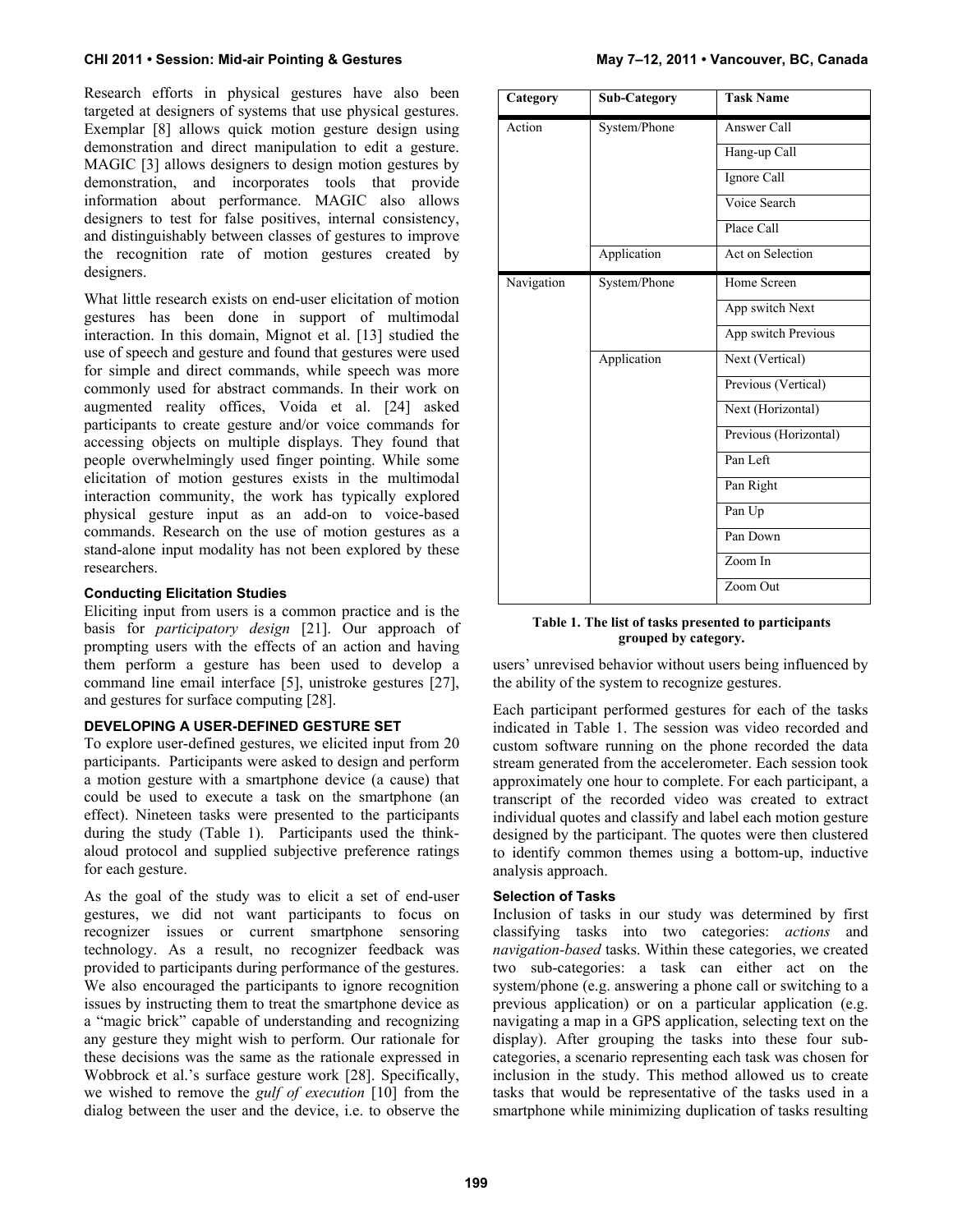from application specific gestures. Categories and subcategories for the tasks are shown in Table 1.

# **Participants**

Grasping the concept of moving the device to invoke commands and clearly understanding the potential tasks that could be performed on a smartphone (both necessary to collect usable data in a guessability study) arguably require that the user have some experience with the device. Therefore, we intentionally recruited participants who indicated that they used a smartphone as their primary mobile device.

Twenty volunteers, ten males and ten females, between the ages of 21-44 (mean = 28,  $SD = 5.4$ ) participated in the study. The participants all worked for a high-tech company but did not all hold technical positions. The volunteers received a \$30 gift certificate to an online bookseller for their participation.

# **Apparatus**

Gestures were recorded using custom software developed using the Android SDK [1] for a Google Nexus One smartphone running Android 2.1. The software was responsible for logging the data stream of the accelerometer sensor and locking the screen to ensure no feedback was displayed to the participant. Additional software written in Java ran on the researcher's laptop and was responsible for recording the beginning and end of a gesture as well as the participant's subjective ratings.

# **Procedure**

At the beginning of each experimental session, the researcher described the study to the participant and handed the participant the smartphone running the custom software. The 19 tasks were grouped into six sets of similar tasks. For example, one task set included effects that represented normal use of the phone: answering a call, muting the phone, ending a call. Another task set involved map navigation tasks such as panning and zooming.

For each set of tasks, the participant was presented with a sheet describing the overall set of tasks they were to invoke and listing each task in the group. Where appropriate (e.g., navigating Google Maps) a screenshot of an application was provided. Participants were instructed to read the information sheet and, in a talk-aloud method, design a motion gesture to represent each one of the listed tasks. Participants did not need to commit to a gesture until all gestures in the task set were designed to encourage participants to design a cohesive set of gestures for the set of tasks.

After designing the set of motion gestures for the given task set, the researcher asked the participant to perform each gesture five times on cue and then rate the gesture using a seven-point Likert scale on the following criteria:

- The gesture I picked is a good match for its intended use.
- The gesture I picked is easy to perform.

In addition, the user was also asked how often they would use the motion gesture if the gesture existed on a six-point scale ranging from never to very frequently.

The interview concluded with the interviewer asking the participants if they had suggestions of other tasks where motion gestures would be beneficial. Participants were then asked to design a gesture for each task they suggested. The purpose of this exercise was to assess if our proposed tasks had enough coverage of possible uses of the phone.

# **RESULTS**

The data collected during our study included transcripts, the video recording, a set of gestures designed by our participants, subjective ratings of the set of gestures, and the data stream collected from the sensors while participants performed their gestures on the smartphone. From this data we present themes emerging from our interviews, a taxonomy for motion gestures, and a userdefined motion gesture set for mobile interaction.

# **Designing Motion Gestures**

Transcripts of the recorded interviews were used to identify common themes that emerged from our study. The themes—which provide user-defined design heuristics for motion gestures—include mimicking normal use, applying real world metaphors, natural and consistent mappings, and providing feedback. We discuss each of these themes bellow.

# *Mimic Normal Use*

Volunteers who designed gestures that mimicked motions occurring during normal use of the phone often perceived their gesture as being both a better fit to the task and easier to perform. In addition, there was a consensus among participants on the form of these gestures. This is especially evident in the design of a motion gesture to answer a call. For this task, 17 out of 20 users designed a gesture where users placed the phone to their ear. When asked to describe why they chose that gesture, participants often made comments describing the gesture as "natural":

*The first motion I would be doing is picking it up [and] bringing it to my ear…The most natural thing for me would be bringing it to my ear.[P16].* 

# *Real-world Metaphors*

When participants were able to relate interacting with the mobile phone to interacting with a physical object, the gesture they designed consistently mimicked the use of a non-smartphone object. For example, to end a call, a majority of participants suggested removing the phone from the ear and turning the display face down parallel to the ground. When asked why they choose that gesture to represent the task, several participants noted that it mimicked the action of hanging up a phone receiver on an "old-fashioned" telephone.

Real-world metaphors do not always need to correspond directly to the phone. For example, when given the task of navigating to the Home Screen, half of the users selected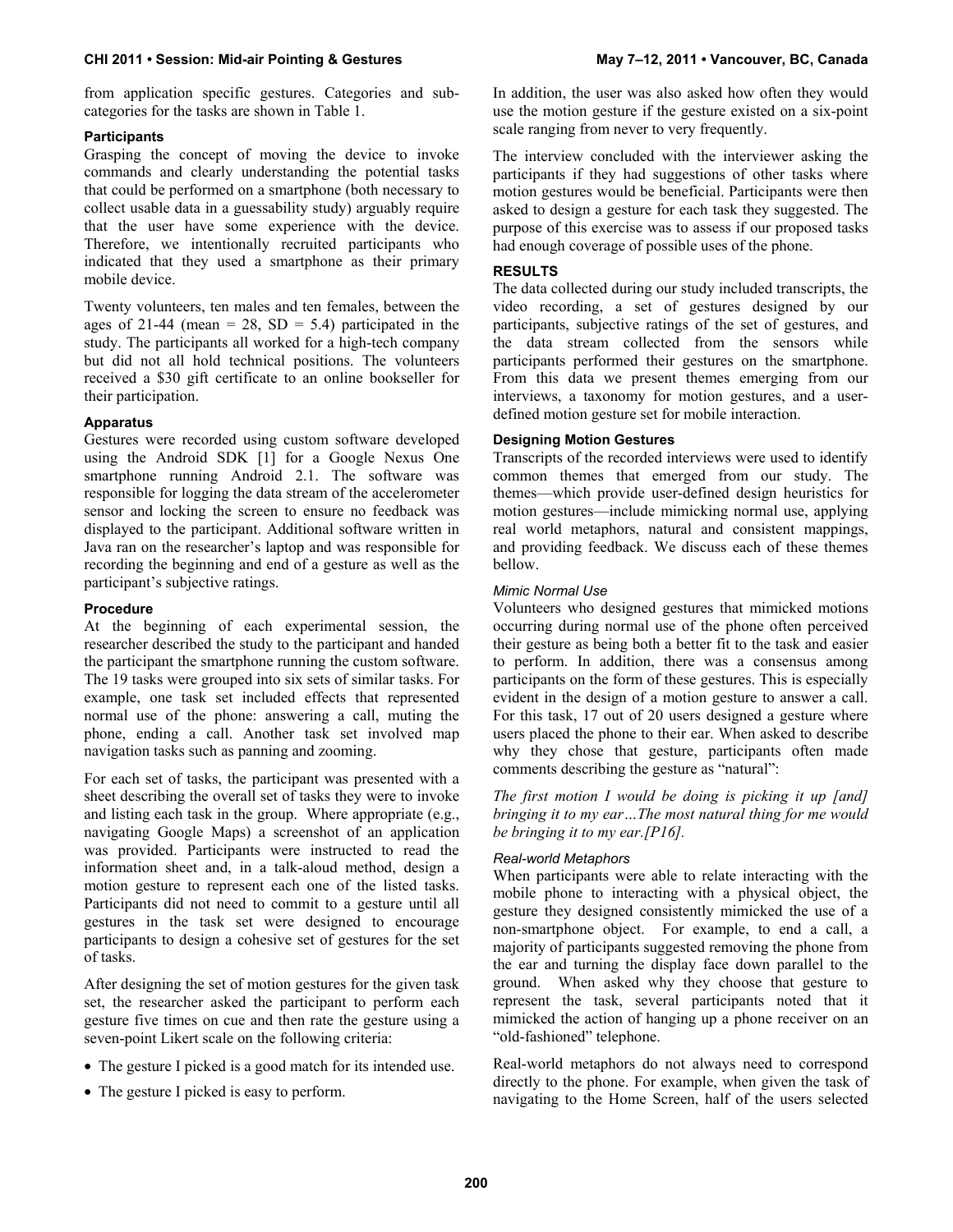shaking the phone as the gesture. Users viewed navigating to home as *"clearing what you are doing"* [P6]. Users related clearing the contents of the phone to the action of clearing the contents of an Etch A Sketch [2]:

*Why shaking? It's almost like the Etch A Sketch where, when you want to start over, you shake it. [P20].* 

## *Natural and Consistent Mappings*

Motion gestures differ from surface gestures in that the user interacts by using the device itself instead of interacting on the device with a finger or hardware button. To allow designers to create more intuitive motion gesture sets, it is important to understand the user's mental model of how motion gestures map to the interaction of the device instead of relying on current mappings.

Tasks that were considered to be opposites of each other always resulted in a similar gesture but performed in the opposite direction, regardless of the proposed gesture. For example, a flick to the right was the most common gesture for next and a flick to the left was used by these same participants for previous.

Several sets of tasks were designed as navigational or scrolling tasks with the intention of determining the participant's mental model of navigation (i.e., Is the participant controlling the viewport or the content?). Current touch interfaces often require the user to interact with the content while the viewport remains static. In contrast, when interacting with a scroll bar on a desktop PC the scroll bar controls the viewport.

Results from our study show that the preference of a participant depends on the plane in which she is interacting. In cases where the participant was interacting on the XY plane, i.e. navigating on a map, the consensus was that the interaction using motions should alter the viewport. In other words, to move to the left in a map, participants would move the phone to the left, similar to the interaction found in the peephole system [30]. Even those participants who first described interaction with the content performed gestures that required the viewport to move. For example, when asked to pan a map to the east (right), participants performed a gesture to the right, indicating the viewport would move to show the content east of the current position. When the interviewer mentioned this discrepancy between the description and the gesture, one participant responded:

# *I didn't even notice I was doing it. [P15]*

While moving in the XY plane resulted in viewport manipulations, when choosing gestures to zoom in and out of a map, i.e. interacting in the Z plane, the consensus was to perform a gesture to "move" the map closer to the participant's face to zoom in and to move the map away from the participant's face to zooming out. Therefore, instead of treating the phone as viewport, participants instead reverted to a real-world metaphor: a magnifying glass. Understanding the subtleties that exist between mappings and metaphors is one challenge of implementing gesture set behaviors.

While map navigation used the metaphor of a viewport, the on-screen context had an effect on participants' mappings. As part of the study we included two presentations of lists to determine if list orientation (horizontal or vertical) influenced the design decisions of our participants, and to determine whether list navigation and map navigation were analogous tasks. A majority of the participants shared the sentiments of P17 who stated:

*I want to have the same gesture for next and previous regardless if I am viewing search results, contacts, or photos [P17]* 

Search results and contacts were arranged in a vertical list, whereas photos were arranged in a horizontal list. The gesture for "next" was common to both lists.

Finally, for gestures designed to navigate content (e.g., scrolling or panning) movement of the viewport can occur in discrete steps or can be based on the amount of force occurring during the gesture. While the agreement among participants was not as strong as other themes, there was a majority agreement that discrete navigation was preferred. As stated by P9:

*If it was continuous then I think it would be pretty hard when to determine when to stop…and if I was walking down the street I would have to pay close attention [to] when to stop. [P9]*

This observation runs counter to common surface gesture design on touch-screen smartphones, where on-screen flicks typically map gesture speed to different scrolling and panning distances.

# *Feedback*

While the goal of our experiment was to eliminate any feedback in order to observe participants' unedited gestures, participants often commented on the need for feedback:

*I suppose what I would expect no matter what gesture I would use is some kind of feedback, probably some auditory feedback since I wouldn't necessarily be looking at the phone…just alert me that is what it is doing and give me a chance to back out because I can imagine doing [the gesture] by mistake. [P9]* 

Participants were also careful when designing gestures to ensure that any visual feedback displayed on the screen would be visible during execution of the gesture.

*The problem that any gesture that requires anything extended while you're not looking at the screen…you are then losing feedback so it seems like it's undesirable. [P10]* 

Since the tasks selected in our trial required the user to interact with content on the screen after completing the gesture—map navigation, navigating previous and next in lists, etc.—it was also important for participants to be able to view the screen while performing the gesture, especially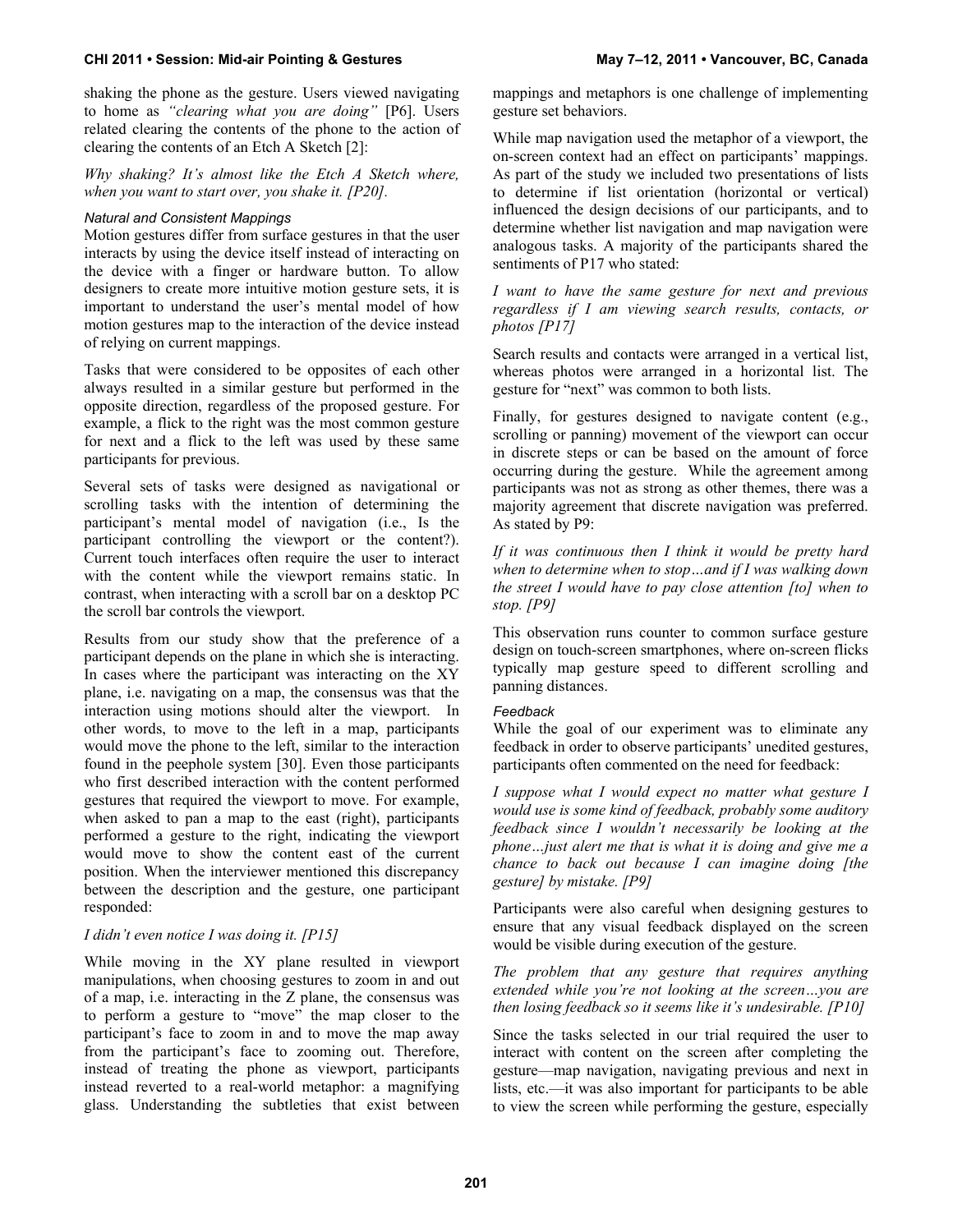when part of the user experience is the interaction with the content. For example, P8 states:

*…with photos usually there is this nice experience of like transitioning between one photo or the next, so I don't want to twitch because then I miss it. I want something that keeps the display facing me. [P8]* 

#### **Motion Gesture Taxonomy**

Given our understanding of the heuristics our participants applied to gesture design, the second question we explored is the set of parameters manipulated by our participants. We constructed a taxonomy for motion gestures using the 380 gestures collected that contains two different classes of taxonomy dimensions: *gesture mapping* and *physical characteristics. Gesture mapping* involves how users map motion gestures to device commands. These include the *nature*, *temporal* and *context* dimensions of the gesture*. Physical characteristics* involve characteristics of the gestures themselves: the *kinematic impulse, dimensionality, and complexity*. The full taxonomy is listed in Table 2.

#### *Gesture Mapping*

The *nature* dimension defines the mapping of the gesture to physical objects. One can view the gesture in a number of ways, specifically:

- *Metaphor:* The gesture is a metaphor of acting on a physical object other than a phone (a microphone, an old-fashioned phone).
- *Physical:* The gesture acts on the content/object itself (direct manipulation).
- Symbolic: The gesture visually depicts a symbol. For example, drawing the letter B with the device.
- *Abstract:* The gesture mapping is arbitrary.

The *temporal* dimension describes if the action on an object occurs during or after a gesture is performed. A gesture is categorized as *discrete* if the action on the object occurs after completing the gesture. Examples of discrete gestures include answering and making a call. During a *continuous* gesture, action occurs during the gesture and is completed upon the completing of the gesture. For example, map navigation tasks were typically considered continuous gestures by our participants.

The *context* dimension describes whether the gesture requires a specific context or is performed independent of context. For example, placing the phone to the head to answer a call is an *in-context* gesture, whereas a shaking gesture to return to the home screen is considered an *out-ofcontext* gesture.

#### *Physical Characteristics*

Since motion gestures are physical, it is appropriate to classify the gestures in reference to their *kinematic* properties. The kinematic impulse dimension segments gestures into three categories, represented by the range of jerk (rate of change of acceleration) applied to the phone

| <b>Taxonomy of Motion Gestures</b> |                         |                                                                            |  |
|------------------------------------|-------------------------|----------------------------------------------------------------------------|--|
| <b>Gesture Mapping</b>             |                         |                                                                            |  |
| Nature                             | Metaphor of<br>physical | Gesture is a metaphor of another<br>physical object                        |  |
|                                    | Physical                | Gesture acts physically on object                                          |  |
|                                    | Symbolic                | Gesture visually depicts a symbol                                          |  |
|                                    | Abstract                | Gesture mapping is arbitrary                                               |  |
| Context                            | In-context              | Gesture requires specific context                                          |  |
|                                    | No-context              | Gesture does not require specific<br>context                               |  |
| Temporal                           | Discrete                | Action occurs after completion of<br>gesture                               |  |
|                                    | Continuous              | Action occurs during gesture                                               |  |
| <b>Physical Characteristics</b>    |                         |                                                                            |  |
| Kinematic<br>Impulse               | Low                     | Gestures where the range of jerk<br>is below $3m/s^3$                      |  |
|                                    | Moderate                | Gestures where the range of Jerk<br>is between $3m/s^3$ and $6m/s^3$       |  |
|                                    | High                    | Gestures where the range of Jerk<br>is above $6m/s^3$                      |  |
| Dimension                          | Single-Axis             | Motion occurs around a single<br>axis                                      |  |
|                                    | Tri-Axis                | Motion involves either<br>translational or rotational motion,<br>not both- |  |
|                                    | Six-Axis                | Motion occurs around both<br>rotational and translational axes             |  |
| Complexity                         | Simple                  | Gesture consist of a single<br>gesture                                     |  |
|                                    | Compound                | Gesture can be decomposed into<br>simple gestures                          |  |

#### **Table 2. Taxonomy of motion gestures for mobile interaction based on collected gestures.**

throughout the gesture. A low impulse gesture represents a gesture where the range of jerk over the gesture is below  $3m/s<sup>3</sup>$ . A high impulse gesture is one where the range of jerk is relatively high, larger than  $6m/s<sup>3</sup>$  over the gesture. An example of a high impulse gesture would be a forceful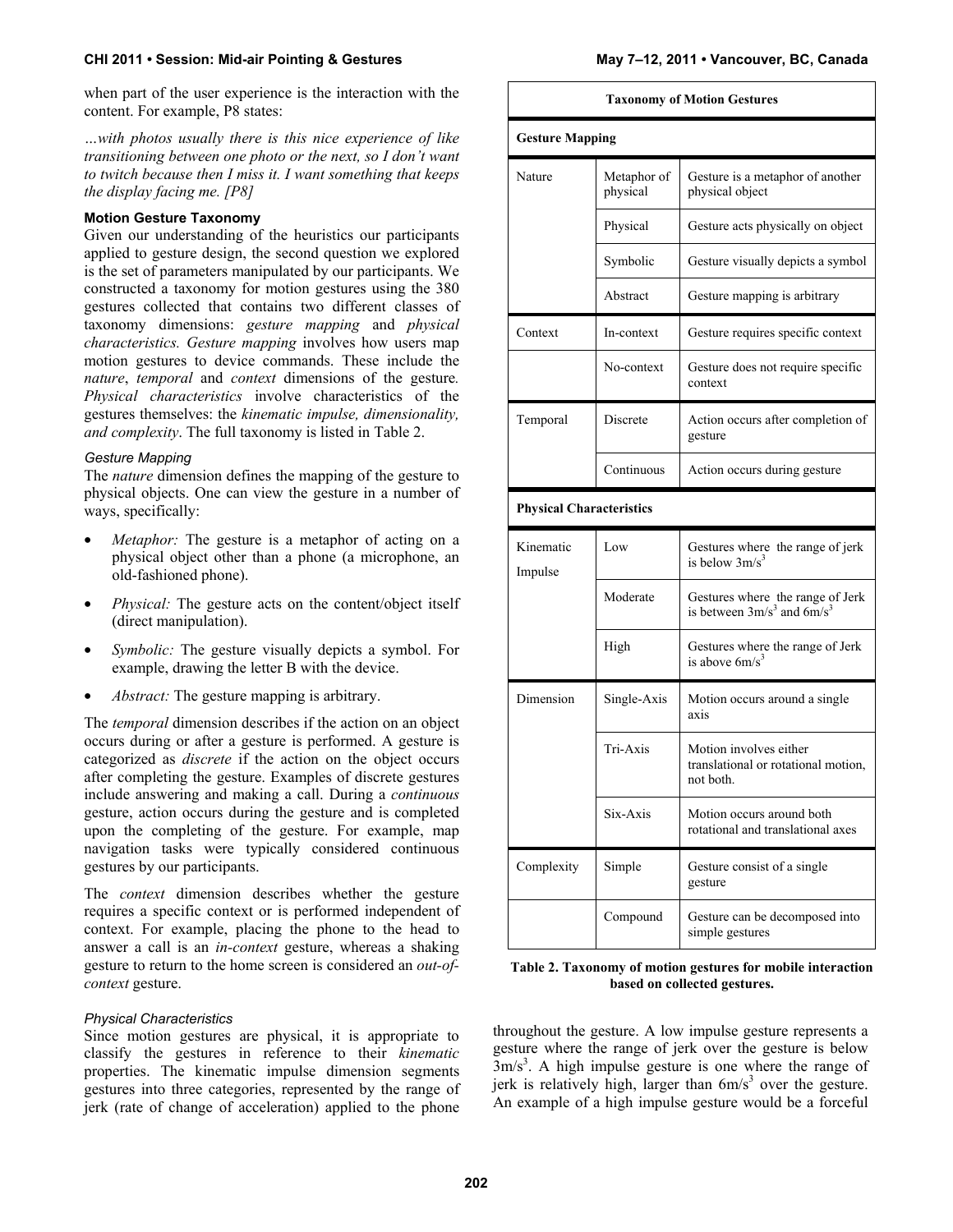shake. Gestures falling in between the range are classified as having a moderate kinematic impulse. The three categories and their respective cut-offs were determined by creating a histogram of the collected gestures by the rate of jerk and identifying clusters.

The *dimension* of a gesture is used to describe the number of axes involved in the movement. Many gestures, including flicks and flips of the phone involve single-axis motion. Others, for example zooming using a magnifying glass metaphor, require users to translate the phone in 3D space. Gestures that are either translations or rotations are tri-axis gestures. Still other gestures, for example ending a call by "hanging up" the phone, require users to both translate and rotate the device around its six degrees of freedom.

The *complexity* dimension relates to whether the proposed gesture is a *compound* gesture or a *simple* gesture. We define a compound gesture as any gesture that can be decomposed into simple gestures by segmenting around spatial discontinuities in the gesture. Discontinuities can include inflection points, pauses in motion, or corners.

Figure 1 illustrates the breakdown of the 380 gestures collected during the study using our taxonomy. As shown in the figure, gestures tended to be simple discrete gestures involving a single axis with low kinematic impulse.



#### **A User-defined Gesture Set**

Using the gestures collected from our participants, we generated a user-defined gesture set for our specified tasks. For each task, identical gestures were grouped together. The group with the largest size was then chosen to be the representative gesture for the task for our user-defined gesture set. We call this gesture set both our *consensus set* and our *user-defined gesture set* interchangeably.

To evaluate the degree of consensus among our participants and compare our gesture set to Wobbrock et al. [28], we adopted the process of calculating an *agreement score* for each task [27,28]. An agreement score, *At*, reflects in a single number the degree of consensus among participants. Wobbrock [27] provides a mathematical calculation for agreement, where:

$$
A_t = \sum_{P_i} \left( \left| \frac{P_i}{P_t} \right| \right)^2
$$

In Equation 1, *t* is a task in the set of all tasks  $T$ ,  $P_t$  is the set of proposed gestures for  $t$ , and  $P_i$  is a subset of identical gestures from  $P_t$ . The range for *A* is [0, 1].

As an example of an agreement score calculation, the task *answer the phone* had 4 groups with sizes of 17, 1, 1, and 1. Therefore, the agreement score for *answer the phone* is:

$$
A_{answer\;phone} = \left(\frac{|17|}{|20|}\right)^2 + \left(\frac{|1|}{|20|}\right)^2 + \left(\frac{|1|}{|20|}\right)^2 + \left(\frac{|1|}{|20|}\right)^2 = 0.73
$$

Figure 2, illustrates the agreement for the gesture set developed by our participants. Agreement scores from our user-defined motion gestures are similar to those shown for Wobbrock et al.'s gesture set for surface computing [28]. As shown by their agreement scores, there was not a consensus on a motion gesture for *switching to next application, switching to previous application,* and *act on selection* tasks. Therefore, we did not include gestures in the user-defined set for these tasks. The resulting userdefined set of motion gestures is shown in Figure 3.



#### *Subjective Ratings of the User-Defined Gesture Set*

Recall that after designing a gesture for a particular task, participants rated the goodness of fit, ease of use, and how often the participant would use the gesture assuming it existed. Consider two sets of gestures. The first set is those gestures in our user-defined gesture set, i.e. those that were specified by a plurality of participants for each task. The second set includes all other gestures, i.e. those that are not part of our consensus set.

Comparing the subjective ratings, we find subjective ratings on *goodness of fit* to be more highly rated for our userdefined gesture set than for those gestures not in the consensus set  $(X^2 = 12.85, p < 0.05)$ . However, we did not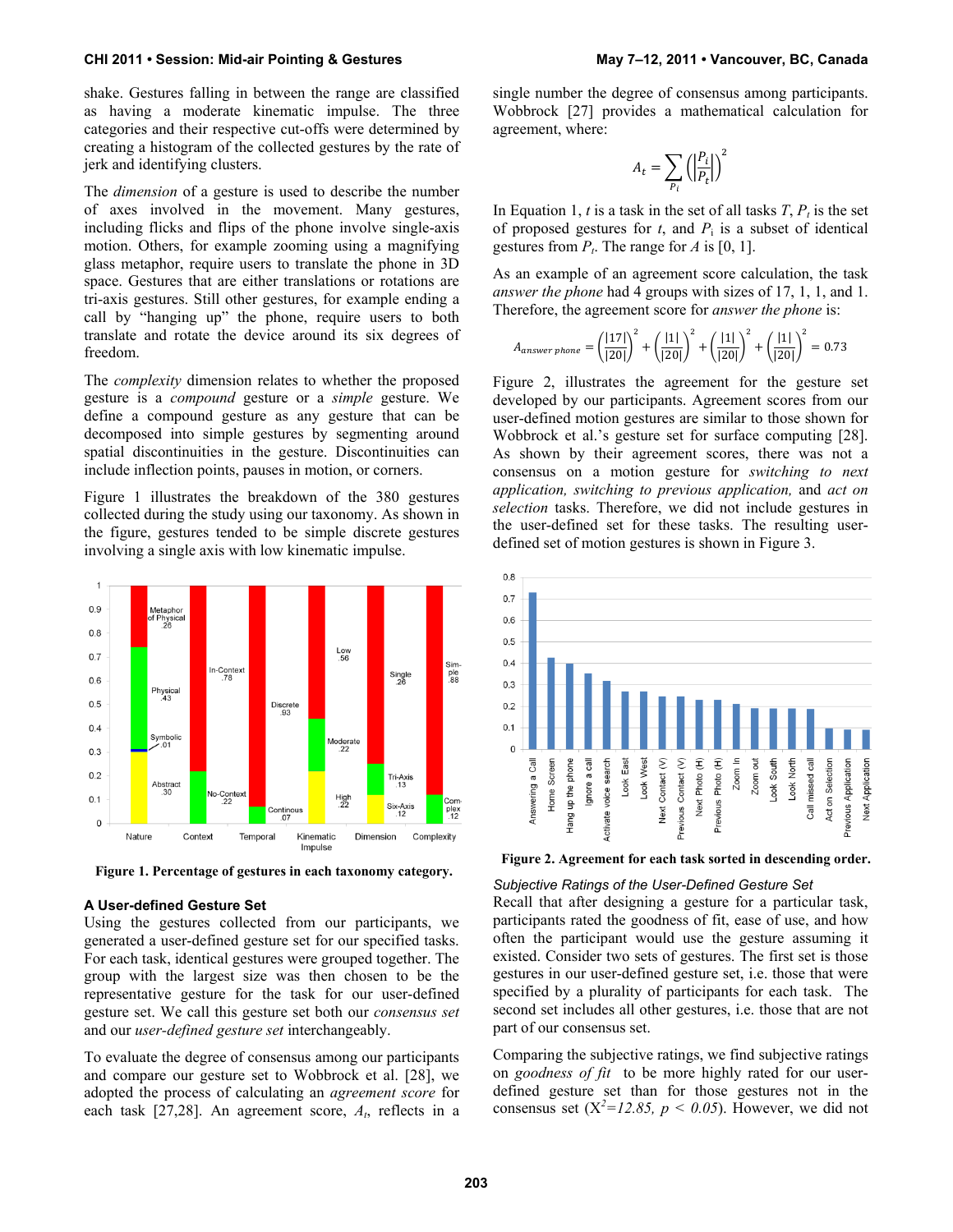

**Figure 3. The user-defined motion gesture set. A f***lick* **is defined by a quick movement in a particular direction and returning to the starting position. Since the gestures for next and previous did not differ regardless how the task was presented (i.e. a vertical or horizontal list) we simplify our presentation by presenting the gestures under a single heading. The tasks of navigating to previous application, navigating to next application, and act on selection were not included in the gesture set due to the lack of agreement between participants.**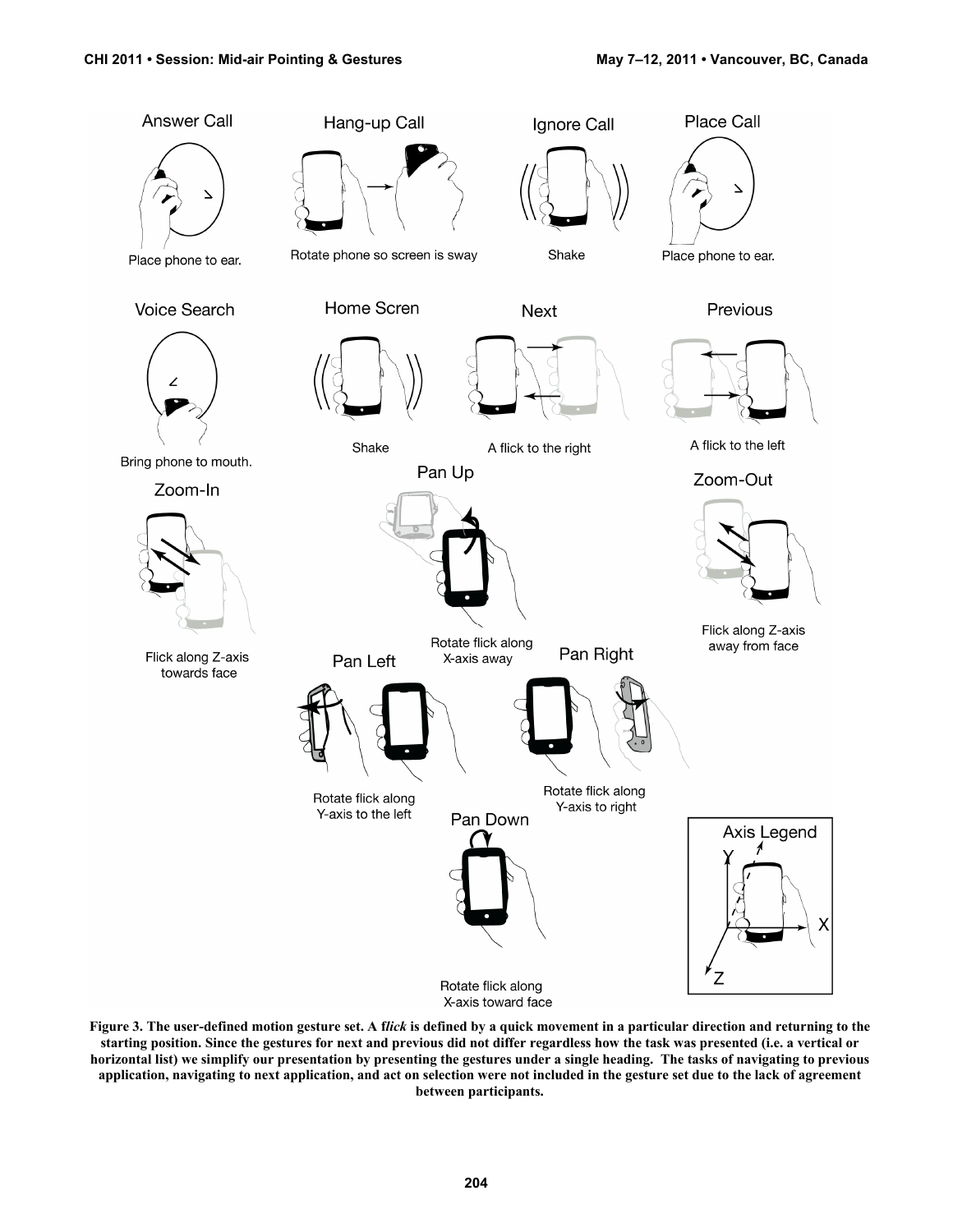find significant differences for *ease of use* or *frequency of use* between the two groups.

## *Task Coverage*

Although great care was taken to create a list of tasks that would be representative of the tasks users perform on their device, it is possible that some potential tasks were not represented. To compensate for any neglected tasks, at the end of the interview we gave participants the opportunity to suggest tasks that would benefit from motion gesture interaction. While we did receive some suggestions, all suggestions were specific to an application, for example, a web browser. In addition, participants often commented that they would reuse previous gestures that were designed for the same purpose. For example, to mimic the back button in the web browser users suggested the same gesture as navigating to a previous photo or contact. Therefore, while we did not address all applications with our scenarios, we did address the majority of actions commonly used on mobile smartphones. As a result, our user-defined gesture set can be used to inform the design of motion gestures for a majority of the tasks within an application. The generalizability of many of the user-specified gestures allows for consistency across applications, which is important for learnability and memorability [29].

# **DISCUSSION**

In this section we discuss the broader implications of our results for motion gesture design, mobile devices, and gesture interaction.

### **Supporting Motion Gesture Design**

To support applications designers, motion gesture design software and toolkits should provide easy access to the gestures described in the user-defined set. Application designers may also wish to specify their own gestures, so design software and toolkits should also allow the creation of new motion gestures based on the heuristics presented above. Finally, while many tasks had good agreement scores for their user-specified gestures, some did not. For tasks with poor agreement scores, gesture toolkits should allow end-user customization.

### **Implications for System Design**

The gestures in the user-defined gesture set and the themes that emerged from the study provide several challenges for designers of mobile phones. A major theme that emerged was that gestures should mimic normal use. In addition, as shown in Figure 1, a majority of the gestures collected during the study were classified as having a low kinematic impulse. The difficulty of using gestures with a low kinematic impulse and that mimic normal use is that these gestures are often difficult to distinguish from everyday motion. This can result in a high false positive rate and a high level of user frustration. As well, gestures with low kinematic impulse may be difficult to differentiate from one another using the current sensors in smartphones.

Despite the drawbacks associated with the observation that many user-specified motion gestures exhibit low kinematic

impulse and mimic normal use, there are benefits in understanding the natural characteristics of user-specified gestures. First, it may be possible to develop a delimiter, for example a physical button to push or an easy-to-distinguish motion gesture [20] to segment motion gestures from everyday device motion. Second, understanding the physical characteristics of end-user specified gestures gives system designers specific requirements to build towards. These can include adding additional sensors to infer context or using more sensitive sensors to distinguish between different low kinematic impulse motion gestures.

# **Implications for Gesture Interaction on Smartphones**

During our study we asked participants how often they would use a motion gesture to accomplish a task. As we reported above, ratings did not differ depending on if the gesture designed by the participant was a member of the consensus group or not. In both cases, participants were very receptive to using motion gestures; only 4% of all responses indicated that participants would never use the motion gesture. In contrast, 82% of the responses indicated they would use the motion gesture at least occasionally. This result supports the notion that the use of motion gestures can substantially alter how users interact with their mobile phones. By providing motion gestures as an additional input modality, motion gestures can be used to simplify interaction (such as when answering the phone) or to enable interaction when users are unable to interact with the device using surface gestures (such as when wearing gloves).

### **Implication for the Design of 2D and 3D Gestural Interfaces**

When examining the user-specified gesture set for surface computing developed by Wobbrock et al. [24], designers may feel that the existence of this gesture set was a singular event. In other words, something "special" about the intersection of surface computing with two-dimensional gestures permitted the creation of this gesture set. Our research indicates that this is not the case. For a different gestural paradigm, motion gestures, and for a different computing paradigm, mobile computing, another userspecified gesture set was created using a guessability study. As with surface gestures, our agreement scores vary from task to task. However, the extent of the between-participant agreement on gestures and mappings is still highly significant.

While gestures and mappings agree for surface and mobile computing paradigms, there are still open questions. Does agreement persist for other paradigms? For example, what about motion gesture interfaces where users control devices from afar using a device, an object, or their hands? What about using "scratches," another form of surface gesture, to issue commands [7]. Our work suggests that conducting a guessability study with users before specifying gesture sets and mapping will significantly inform the design of gestures in these domains.